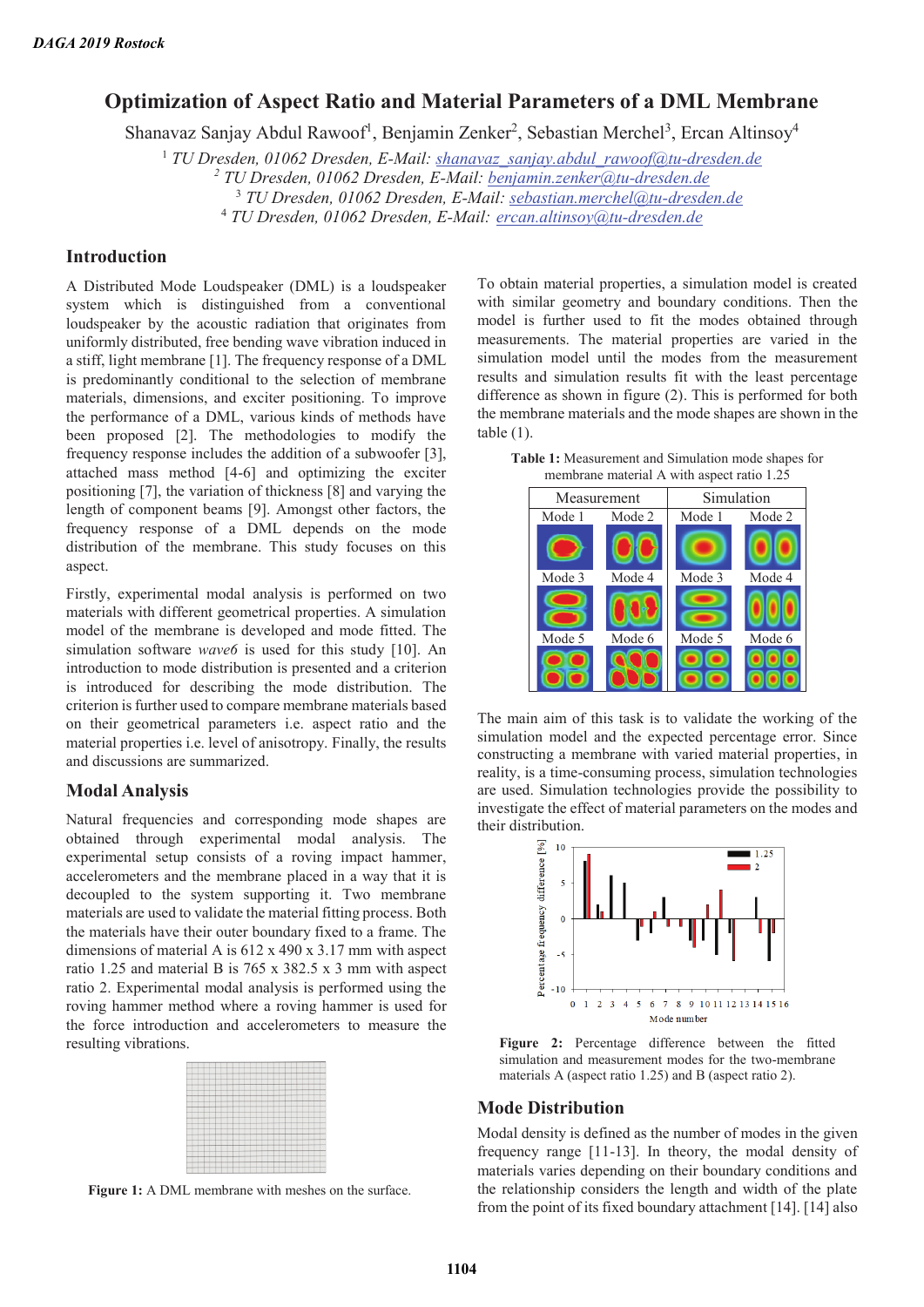suggests that the difference between the theoretical and analytical results at 1000 Hz are 26%. However, these criteria rely on the number of modes in the frequency range and don't take either the uniform distance between the modes or the perceptuality of sound into consideration.

### **Mode Distribution Criteria**

The distance between the modes is vitally important to describe the mode distribution. This ensures that the modes are equally spaced contributing to the linear frequency response. Hence the preference is given to the uniformity of distance between the consecutive modes. Figure (3) shows the natural frequencies of the same material with different aspect ratios. Aspect ratio refers to the ratio between the length and width of the membrane. The material properties and thickness are fixed throughout. A logarithmic scale is used in the frequency analysis since the perception of sound is based on the logarithmic scale.



**Figure 3:** Location of modes for membrane materials with different aspect ratios.

To measure the difference between the frequencies of two modes, octaves are used. Octaves are the logarithmic unit for ratios between frequencies. One octave equal doubling the frequency [15]. Octave distance is calculated using equation (1) and is used to describe the distance between the consecutive modes.

number of octaves, 
$$
n = \frac{\log(f_2/f_1)}{\log 2}
$$
 (1)

From figure (3), it is seen that modes at higher frequencies are closer to one another. Hence the octave distance at higher frequencies will be considerably lower than at lower frequencies. The range of interest lies in the first few modes since its contribution to the resulting frequency response is higher.

The average of these octave distances is considered, and this value is referred by the term *Average*. This indicates how close or far the modes are placed from one another. A low value means that the modes have small distances between them. Inversing the *Average* would result in the number of modes in an octave in the frequency range considered. To take into account the uniformity of the distance, standard deviations of the octave distances are considered. This term is referred to as *Deviation* and a lower value represents that the modes are uniformly distributed. These two factors help in deriving the mode distribution. An octave ratio is defined as a distribution criterion, where a high value represents better mode distribution and is given by equation (2). The factor of *Average* and *Deviation* is inversed to reduce the complexity of digits after the decimal point.

*Octave ratio* = 
$$
\frac{1}{Average \times Deviation}
$$
 (2)

### **Optimization of Aspect Ratio**

The octave ratio is used to optimize the aspect ratio. All other material parameters are kept constant. First 10 modes are used for this study. Figure (4) illustrates the natural frequencies and the criteria ratio for varying aspect ratio. It is seen that as the aspect ratio increases, the first natural frequency and the criteria ratio increases. In other words, better mode distribution can be obtained at higher aspect ratios, but the lower frequencies are compromised. The frequency range of interest has to be taken into consideration and a better mode distribution for that particular range can be selected using the criteria.



**Figure 4**: Comparison of Natural frequency and Criteria ratio for membrane materials with different aspect ratios.

To investigate the selection of aspect ratio further, it is significant to inspect the factors separately. Figure (5) shows the *Average* and the *Deviation* of the octave distance for different aspect ratios. It is seen that the slope of the *Deviation* curve is high until aspect ratio 2. But after this, the slope reduces comparatively. This means that an aspect ratio of 1 and 1.5 has a higher deviation and it is not preferred when in comparison with aspect ratio 2. However, this is a trade-off between the low frequencies and the mode distribution. Preference has to be made based on the design considerations. On this basis, this criterion is utilized to find out the better mode distributed aspect ratio for the frequency range of interest.



**Figure 5**: The Average and Deviation criteria values for the different aspect ratio of membrane materials.

This criterion is further used to verify the simulation and measurement mode distribution. The table (2) shows the factors and the criteria ratio calculated for the simulation and measurement modes and they are in close coordination with one another. The results are presented for both the aspect ratios. This suggests that the simulation model is validated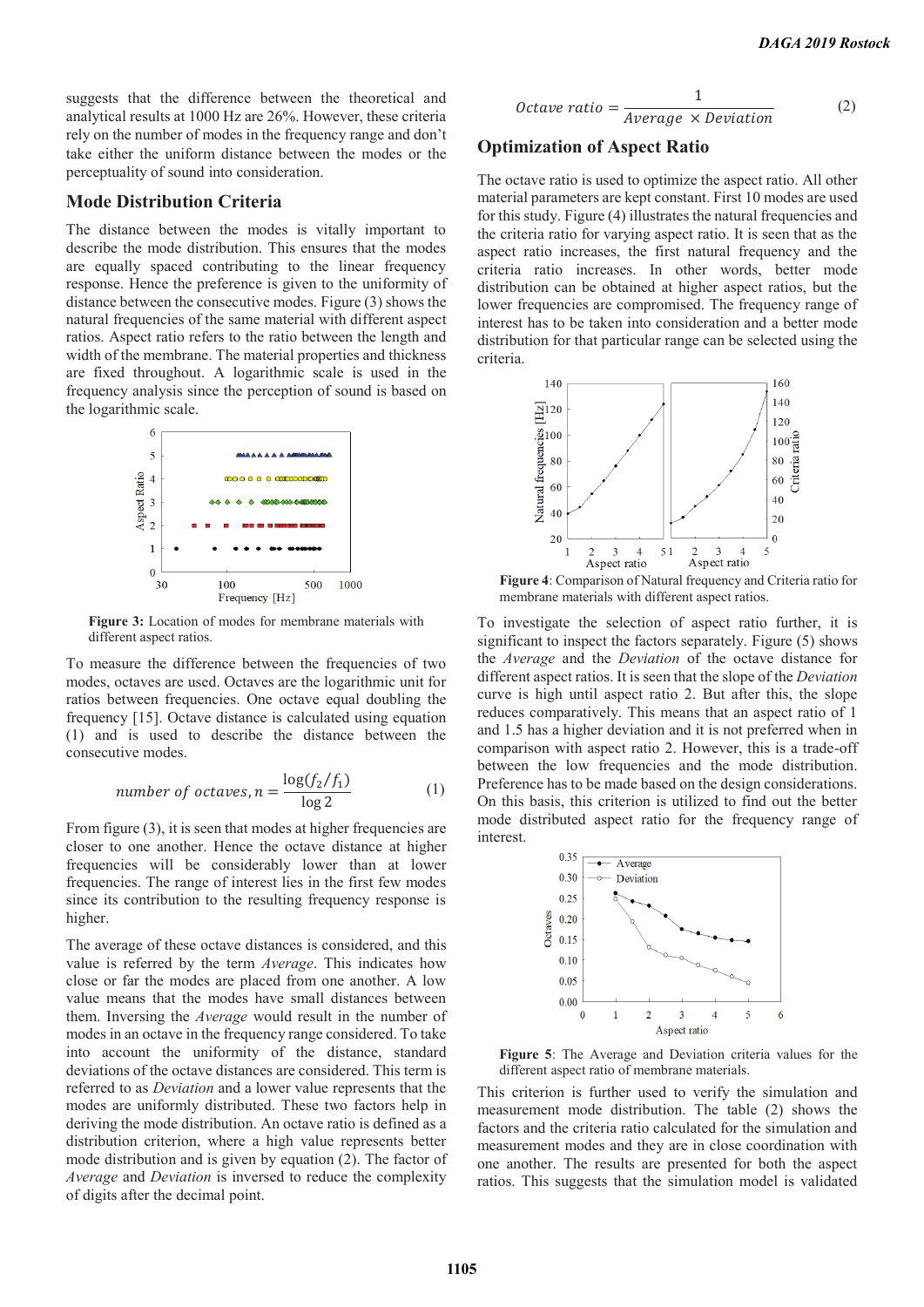and the criterion is applicable for both simulations as well as measurements.

| ang simulations |                   |      |                |            |  |
|-----------------|-------------------|------|----------------|------------|--|
| Factors         | Aspect ratio 1.25 |      | Aspect ratio 2 |            |  |
|                 | Measurement       |      | Simulation     |            |  |
| Average         | 0.31              | 0.30 | 0.24           | 0.23       |  |
| Deviation       | 0.21              | 0.22 | 0.12           | 0.12       |  |
| Criteria ratio  | 15.3              | 151  |                | $\sqrt{6}$ |  |

**Table 2:** Comparison of criteria values between measurement and simulations

To validate the optimization results further, experiments to measure the Sound Pressure Level (SPL) for the aspect ratios 1.25 and 2 are performed and the results are shown in the figure (6). The membrane is excited with an exciter which is mounted at 1/3rd of the membrane length and width. SPL is measured with a microphone which is placed at a 2m distance from the membrane. The membrane is made to rotate in the range of -90 $\degree$  to +90 $\degree$  and SPL is measured for every 10 $\degree$  and then integrated. The SPL of aspect ratio 1.25 characterizes low dips which are shown in black circles. These dips are avoided in the aspect ratio 2, due to the reduced distance between the consecutive modes. There is a slight shift in the first mode and the distribution however overcomes the low dips, contributing to the linear response relatively. Hence, by suitable selection of the aspect ratio of the membrane, the frequency response is improved.



**Figure 6**: Frequency response for membrane aspect ratios 1.25 and 2 when exciter placed at 1/3rd of the length and width.

#### **Optimization of Material Properties**

The study above is based on isotropic materials. To optimize the material property on the basis of mode distribution, anisotropic material properties are considered. First 20 modes are considered for this study. Anisotropic materials have different material properties in different directions. For a 2D element in the simulation model, however, this depends on only two directions i.e. x and y-direction. The properties, Young's modulus in x  $(E_x)$ , Young's modulus in y  $(E_y)$ , the shear modulus in xy and poison's ratio in xy have a high influence on the stiffness of membrane material. Shear modulus is calculated from Young's modulus and Poisson's ratio, according to Huber's equation [16-17]. So the independent properties include Ex and Ey. *Level of anisotropy* or *Anisotropic levels* is the ratio between  $E_x$  and  $E_y$  [18]. It represents the amount of anisotropy in the material and is given in equation (3).

Level of Anisotropy, 
$$
l = \frac{E_x}{E_y}
$$
 (3)

Level of anisotropy is varied by simultaneously reducing young's modulus in one direction and increasing in the other direction, thereby ensuring that the overall global stiffness of the material remains the same and is given in the equation (4).



**Figure 7**: The Average and Deviation criteria values for different anisotropic levels of membrane materials.

The figure (7) shows the Average and Deviation values plotted for varying anisotropic levels for a square plate i.e. aspect ratio 1. It is seen that the material with anisotropic level 1.5 possesses less deviation than isotropic material. When the design requirement is a square plate, an anisotropic material with level 1.5 can be used to obtain better mode distribution.

More number of aspect ratios, as well as various levels of anisotropy, are considered for this study and a few of them including 1.5, 2.5, 3.5 and 5 are presented here. From figure (8), it is seen that the isotropic material possesses higher octave ratios for aspect ratios greater than or equal to 1.6. As the aspect ratios increase above 1.5, the mode distribution always remains better when isotropic material is used. An anisotropic material, however, isn't suitable for these cases considering the mode distribution. However, for aspect ratios less than 1.6, there is a high degree of variation in the mode distribution and it can be concluded that the anisotropic level has a high dependency on the mode distribution. For example, for an aspect ratio 1.2, an anisotropic material with level 1.5 is better. For aspect ratio 1.4, an anisotropic material with level 2.5 is better. Hence, improvements on the mode distributions can be achieved in this range with the use of suitable materials.



**Figure 8**: The Average and Deviation criteria values for aspect ratio 1 to 2.

Figure (9) considers similar results for aspect ratios ranging from 2 to 5. Here it is further made evident that isotropic material has better mode distribution for higher aspect ratios.